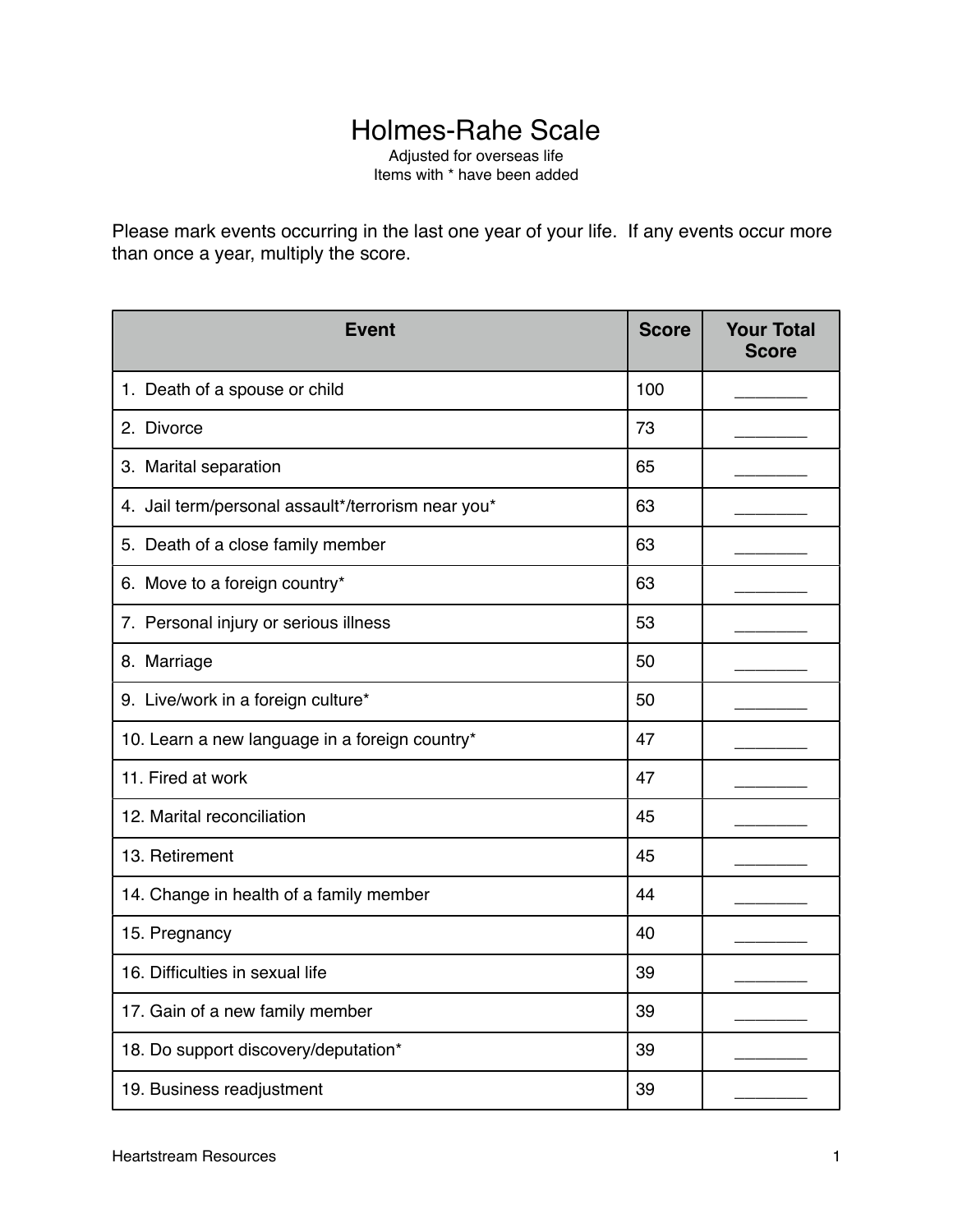| <b>Event</b>                                             | <b>Score</b> | <b>Your Total</b><br><b>Score</b> |
|----------------------------------------------------------|--------------|-----------------------------------|
| 20. Change in financial state                            | 38           |                                   |
| 21. Learning to live without a fixed salary*             | 38           |                                   |
| 22. Death of a close friend                              | 37           |                                   |
| 23. Leaving all relatives and close friends at one time* | 37           |                                   |
| 24. Change to a different line of work                   | 36           |                                   |
| 25. Change in number of arguments with spouse            | 35           |                                   |
| 26. Mortgage over \$100,000                              | 31           |                                   |
| 27. Foreclosure of mortgage or loan                      | 31           |                                   |
| 28. Attend a candidate/training program to be evaluated* | 30           |                                   |
| 29. Change in responsibilities at work                   | 29           |                                   |
| 30. Son or daughter leaving home                         | 29           |                                   |
| 31. Trouble with in-laws                                 | 29           |                                   |
| 32. Outstanding personal achievement                     | 28           |                                   |
| 33. Wife begins or stops work                            | 26           |                                   |
| 34. Change in living conditions                          | 25           |                                   |
| 35. Revision of personal habits                          | 24           |                                   |
| 36. Trouble with boss                                    | 23           |                                   |
| 37. Being misunderstood by family/relatives*             | 23           |                                   |
| 38. Adjusting to a new climate*                          | 22           |                                   |
| 39. Change in work hours or conditions                   | 20           |                                   |
| 40. Change in residence                                  | 20           |                                   |
| 41. Change in school                                     | 20           |                                   |
| 42. Change in recreation                                 | 19           |                                   |
| 43. Change in church activities                          | 19           |                                   |